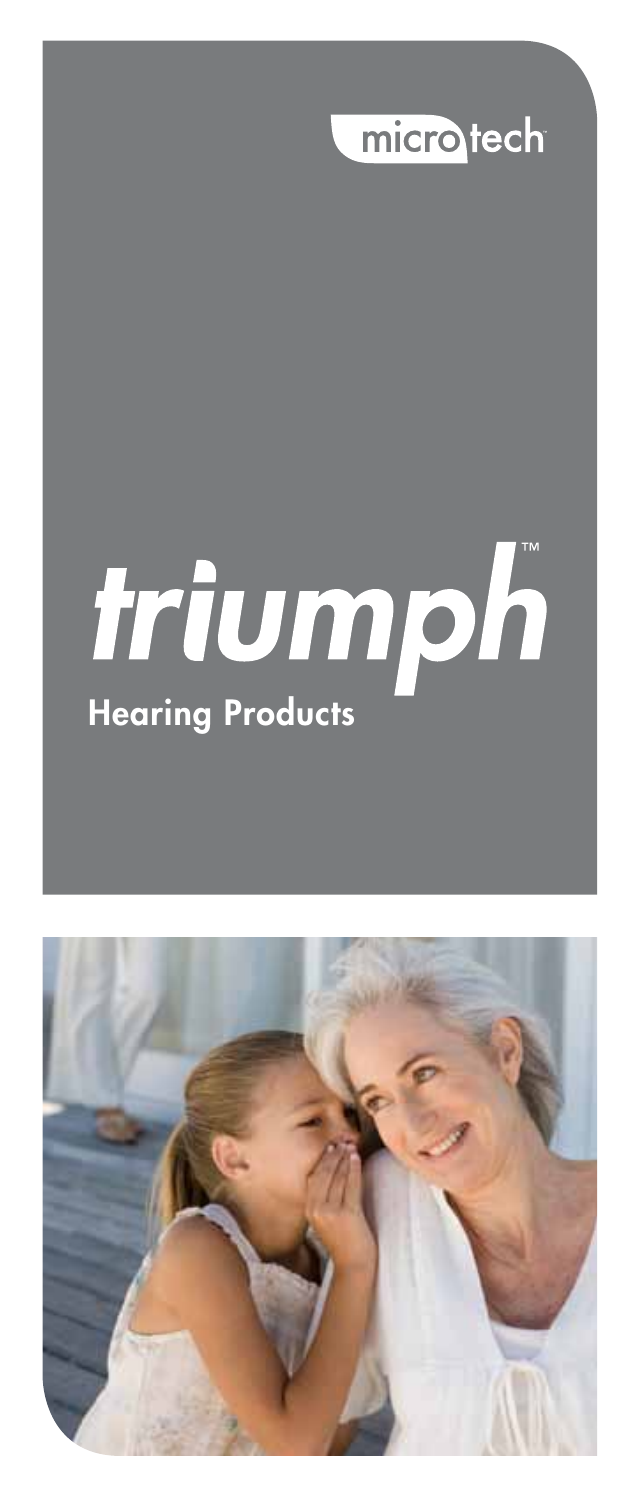## *hear the world with*triumph

If you've been experiencing hearing loss, but have put off getting help because of misperceptions about hearing aids or because of budget concerns, now is a good time to experience Triumph.

Featuring advanced technology inside, and a durable, dexterity-friendly outside, valuepriced Triumph hearing aids will forever change the way you hear the world.

Feedback Cancellation - greatly reduces annoying buzzing and whistling caused by things like talking on the phone or being hugged.

Noise Management - automatically recognizes and reduces noise for more comfortable listening in loud environments.

**Directional Settings** – designed to help you understand the speech in front of you while filtering out unwanted background noise.

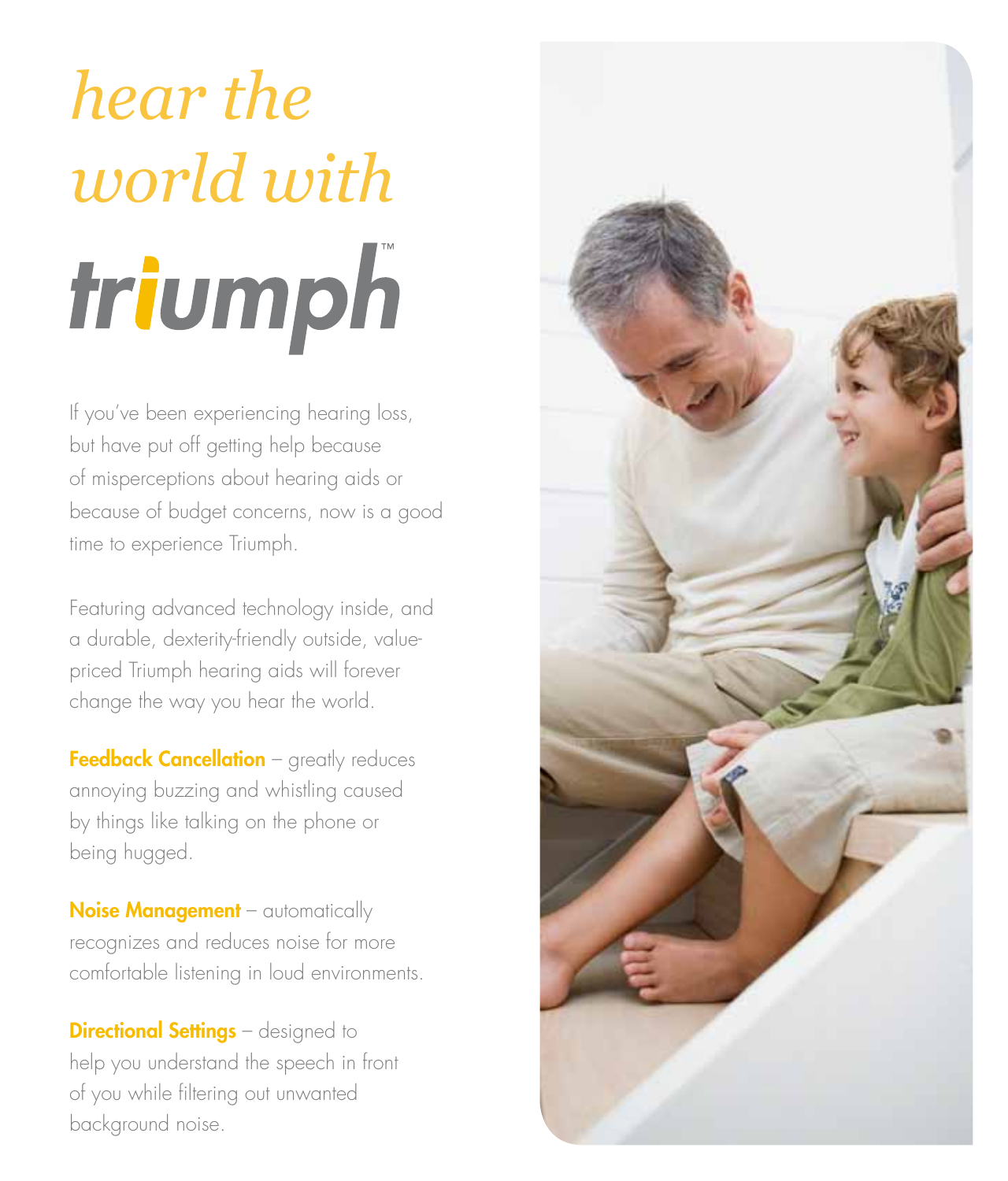### Hear all *that life has to offer*

#### **SurfLink Media**

This set-and-forget media streaming solution connects to TVs, MP3 players and more to wirelessly stream audio directly to your Triumph hearing aids, so you can hear the volume at the level you want, while everyone else in the room can listen at the volume they want.

#### **SurfLink Remote**

This handy remote lets you adjust and control your Triumph hearing aids with the push of a button.



Combined with our innovative Surflink<sup>®</sup> accessories, Triumph hearing aids can also make it easier to enjoy TV, music, cell phone conversations and more — no wires attached!

#### **SurfLink Mobile**

Enjoy hands-free phone conversations with this one-of-a-kind device. That's because SurfLink Mobile turns your Triumph hearing aids into both your cell phone microphone and receiver:



 Microphone — Your hearing aids can pick up your voice and send it to the person you're talking to

 $Receiver - Surflink Mobile streams the voice$ on the other end of the phone directly to both of your hearing aids

But that's just the beginning. SurfLink Mobile is not only a cell phone transmitter, it's also an assistive listening device, media streamer, and hearing aid remote all rolled into one.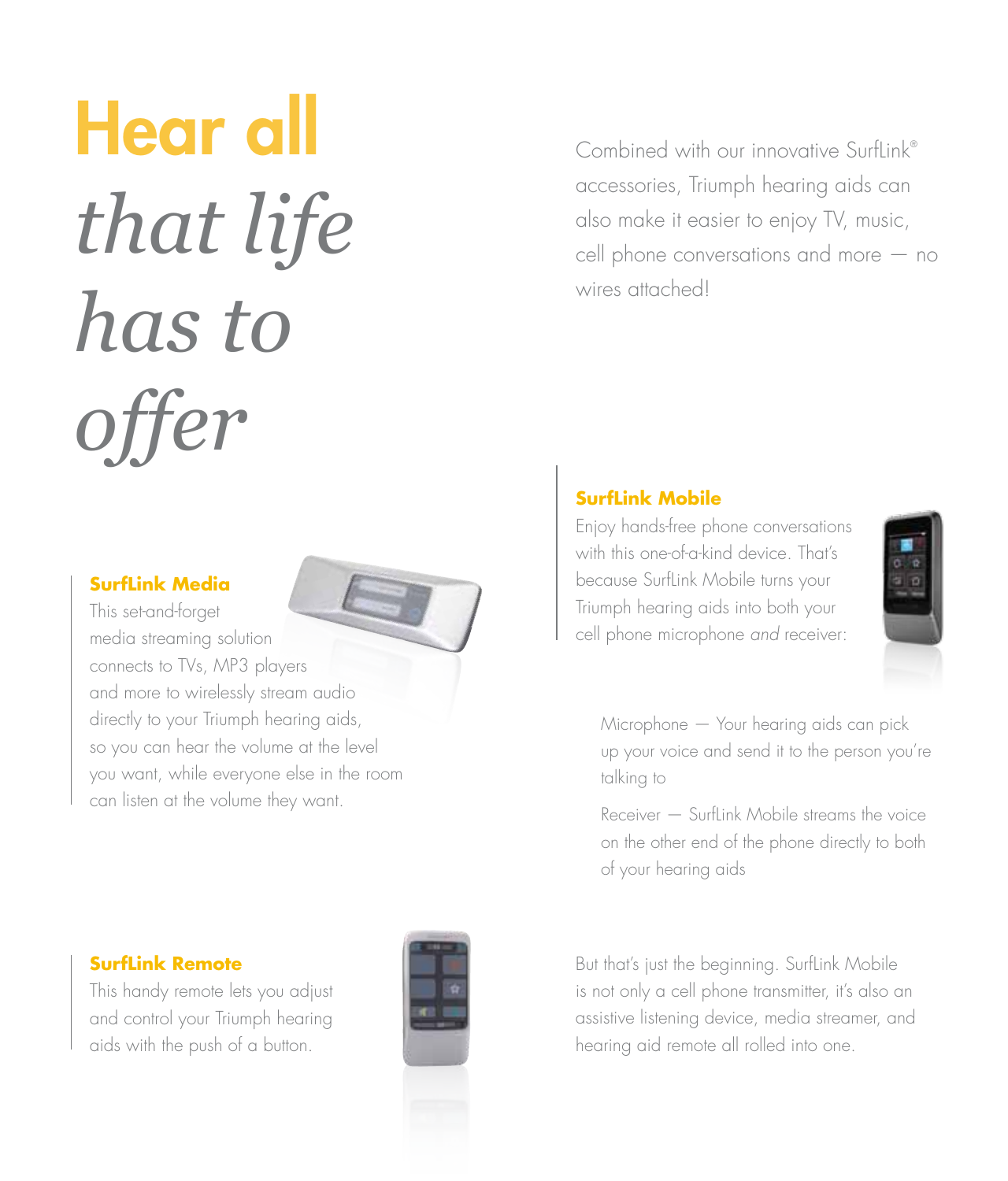### **Which Triumph** *is right for you?*

Triumph hearing aids come in two dependable styles and a variety of different colors. Talk to your hearing healthcare professional to find out which Triumph is right for you.



#### **mini Behind-The-Ear** *(mini BTE)*



#### **Receiver-In-Canal** *(RIC)*